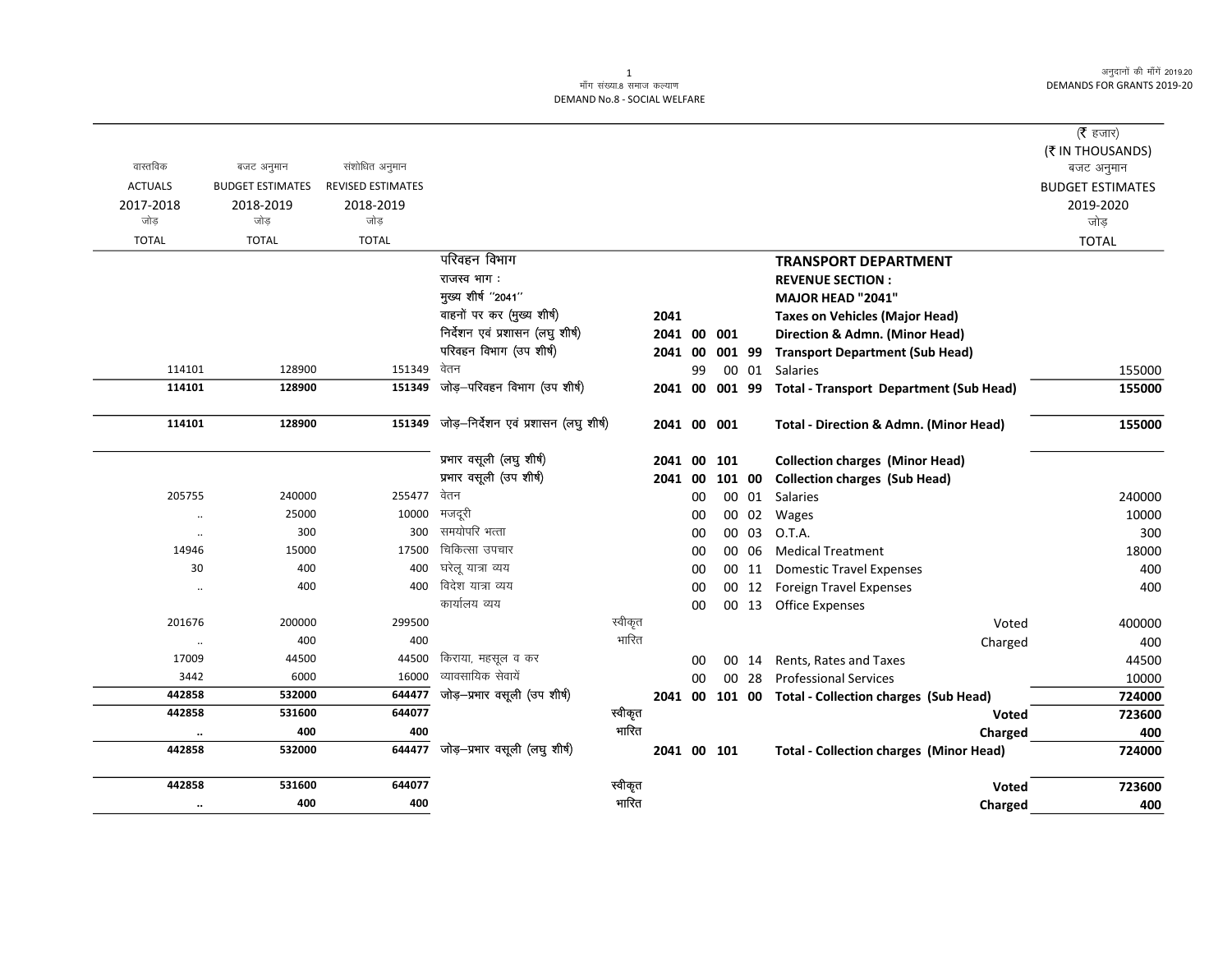| ( <b>रै</b> हजार)<br>(₹ IN THOUSANDS)       |                                                                                                                                |       |        |    |                |                                                                                                                        |                                              |                                             |                                    |
|---------------------------------------------|--------------------------------------------------------------------------------------------------------------------------------|-------|--------|----|----------------|------------------------------------------------------------------------------------------------------------------------|----------------------------------------------|---------------------------------------------|------------------------------------|
| बजट अनुमान                                  |                                                                                                                                |       |        |    |                |                                                                                                                        | संशोधित अनुमान                               | बजट अनुमान                                  | वास्तविक                           |
| <b>BUDGET ESTIMATES</b><br>2019-2020<br>जोड |                                                                                                                                |       |        |    |                |                                                                                                                        | <b>REVISED ESTIMATES</b><br>2018-2019<br>जोड | <b>BUDGET ESTIMATES</b><br>2018-2019<br>जोड | <b>ACTUALS</b><br>2017-2018<br>जोड |
| <b>TOTAL</b>                                |                                                                                                                                |       |        |    |                |                                                                                                                        | <b>TOTAL</b>                                 | <b>TOTAL</b>                                | <b>TOTAL</b>                       |
|                                             | <b>Inspection of Motor Vehicle (Minor Head)</b>                                                                                |       |        |    | 2041 00 102    | मोटर गाड़ियों का निरीक्षण (लघु शीर्ष)                                                                                  |                                              |                                             |                                    |
|                                             | <b>Inspection of Motor Vehicle (Sub Head)</b>                                                                                  |       | 102 00 |    | 2041 00        | मोटर गाड़ियों का निरीक्षण (उप शीर्ष)                                                                                   |                                              |                                             |                                    |
| 17500                                       | Salaries                                                                                                                       | 00 01 |        | 00 |                | वेतन                                                                                                                   | 16762                                        | 15200                                       | 11408                              |
| 17500                                       | <b>Total - Inspection of Motor Vehicle (Sub</b><br>Head)                                                                       |       |        |    | 2041 00 102 00 | जोड़—मोटर गाड़ियों का निरीक्षण (उप शीर्ष)                                                                              | 16762                                        | 15200                                       | 11408                              |
| 17500                                       | <b>Total - Inspection of Motor Vehicle (Minor</b><br>Head)                                                                     |       |        |    | 2041 00 102    | जोड़—मोटर गाड़ियों का निरीक्षण (लघु शीर्ष)                                                                             | 16762                                        | 15200                                       | 11408                              |
|                                             | <b>Other Expenditure (Minor Head)</b>                                                                                          |       | 800    |    | 2041 00        | अन्य व्यय (लघु शीर्ष)                                                                                                  |                                              |                                             |                                    |
|                                             | Road Safety Cell & Grant-in-aid to NGOs<br>(Sub Head)                                                                          |       |        |    | 2041 00 800 96 | सड़क सुरक्षा प्रकोष्ठ एवं गैर सरकारी<br>संगठनो को सहायता अनुदान (उप शीर्ष)                                             |                                              |                                             |                                    |
| 601500                                      | Grants-in-aid-General                                                                                                          | 00 31 |        | 96 |                | सहायता अनुदान–सामान्य                                                                                                  | 502200                                       | 502200                                      | 439925                             |
| 601500                                      | Total : Road Safety Cell & Grant-in-aid to<br>NGOs (Sub Head)                                                                  |       |        |    | 2041 00 800 96 | जोड़— सड़क सुरक्षा प्रकोष्ठ एवं गैर<br>सरकारी संगठनो को सहायता अनुदान (उप<br>शीर्ष)                                    | 502200                                       | 502200                                      | 439925                             |
|                                             | Awareness of use of Road and Road Safety<br>measures and setting up of mobile team of<br>magistrates (Sub Head)                |       |        |    | 2041 00 800 93 | सड़क प्रयोग, सड़क सुरक्षा साधनों के प्रयोग<br>की जागरुकता तथा गतिशील<br>दण्डाधिकारियों की नियुक्ति (उप शीर्ष)          |                                              |                                             |                                    |
| 600                                         | Salaries                                                                                                                       | 00 01 |        | 93 |                | वेतन                                                                                                                   | 551                                          | 500                                         | 429                                |
| 600                                         | <b>Total - Awareness of use of Road and Road</b><br>Safety measures and setting up of mobile<br>team of magistrates (Sub Head) |       |        |    | 2041 00 800 93 | 551 जोड़-सड़क प्रयोग, सड़क सुरक्षा साधनों के<br>प्रयोग की जागरुकता तथा गतिशील<br>दण्डाधिकारियों की नियुक्ति (उप शीर्ष) |                                              | 500                                         | 429                                |
|                                             | Decongestion and rationalisation of Inter<br>State Bus Terminals in Delhi at Sarai Kale<br>Khan and Anand Vihar (Sub Head)     |       |        |    | 2041 00 800 92 | दिल्ली में सराय कालेखॉ तथा आनन्द<br>विहार अर्न्तराज्यीय बस अडडों को युक्ति<br>संगत एवं भीड़-भाड़ मुक्त करना (उप शीर्ष) |                                              |                                             |                                    |
| 20                                          | <b>Other Charges</b>                                                                                                           |       | 00 50  | 92 |                | 20 अन्य प्रभार                                                                                                         |                                              | 20                                          | $\ddotsc$                          |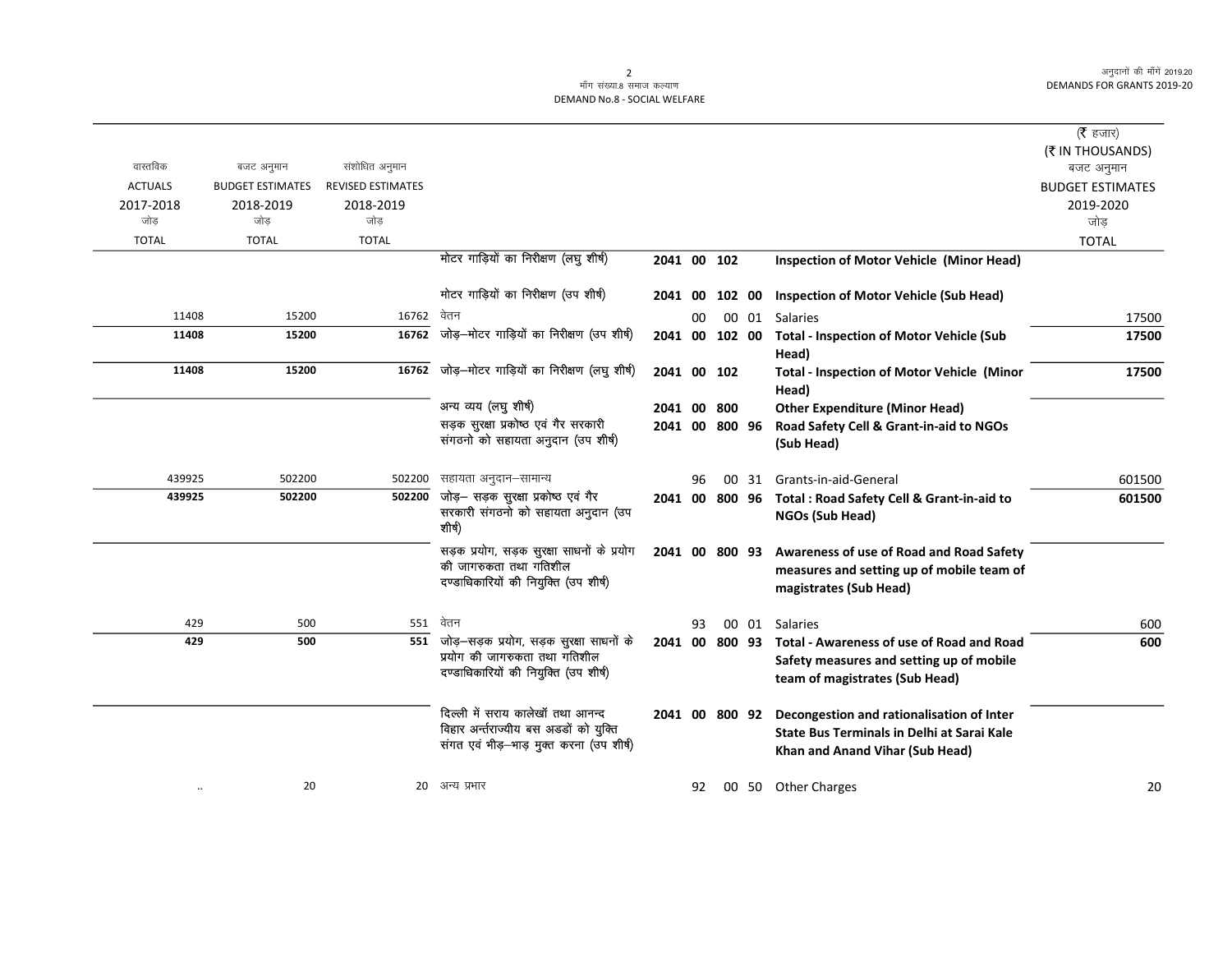|                |                         |                          |                                                                               |         |    |                |       |                                                            | ( <b>रै</b> हजार)<br>(₹ IN THOUSANDS) |
|----------------|-------------------------|--------------------------|-------------------------------------------------------------------------------|---------|----|----------------|-------|------------------------------------------------------------|---------------------------------------|
| वास्तविक       | बजट अनुमान              | संशोधित अनुमान           |                                                                               |         |    |                |       |                                                            | बजट अनुमान                            |
| <b>ACTUALS</b> | <b>BUDGET ESTIMATES</b> | <b>REVISED ESTIMATES</b> |                                                                               |         |    |                |       |                                                            | <b>BUDGET ESTIMATES</b>               |
| 2017-2018      | 2018-2019               | 2018-2019                |                                                                               |         |    |                |       |                                                            | 2019-2020                             |
| जोड            | जोड                     | जोड                      |                                                                               |         |    |                |       |                                                            | जोड                                   |
| <b>TOTAL</b>   | <b>TOTAL</b>            | <b>TOTAL</b>             |                                                                               |         |    |                |       |                                                            | <b>TOTAL</b>                          |
| $\ldots$       | 20                      | 20                       | जोड–दिल्ली में सराय कालेखॉ तथा आनन्द                                          |         |    |                |       | 2041 00 800 92 Total - Decongestion and rationalisation of | 20                                    |
|                |                         |                          | विहार अर्न्तराज्यीय बस अडडों को युक्ति                                        |         |    |                |       | Inter State Bus Terminals in Delhi at Sarai                |                                       |
|                |                         |                          | संगत एवं भीड़-भाड़ मुक्त करना (उप शीर्ष)                                      |         |    |                |       | Kale Khan and Anand Vihar (Sub Head)                       |                                       |
|                |                         |                          | बुराड़ी में वाहनों की मार्गक्षमता के                                          |         |    | 2041 00 800 91 |       | <b>Modernisation of infrastructure for</b>                 |                                       |
|                |                         |                          | प्रमाणी-करण के ढाचे का आधुनिकीकरण                                             |         |    |                |       | certification of Road-worthiness of                        |                                       |
|                |                         |                          | (निरीक्षण पिट) (उप शीर्ष)                                                     |         |    |                |       | vehicles (Inspection pit) at Burari (Sub                   |                                       |
|                |                         |                          |                                                                               |         |    |                |       | Head)                                                      |                                       |
| 3668           | 4400                    | 4852                     | वेतन                                                                          |         | 91 |                | 00 01 | <b>Salaries</b>                                            | 5690                                  |
| 3668           | 4400                    | 4852                     | जोड़—बुराड़ी में वाहनों की मार्गक्षमता के                                     |         |    | 2041 00 800 91 |       | Total - Modernisation of infrastructure for                | 5690                                  |
|                |                         |                          | प्रमाणी-करण के ढाचे का आधुनिकीकरण<br>(निरीक्षण पिट) (उप शीर्ष)                |         |    |                |       | certification of Road-worthiness of                        |                                       |
|                |                         |                          |                                                                               |         |    |                |       | vehicles (Inspection pit) at Burari (Sub                   |                                       |
|                |                         |                          |                                                                               |         |    |                |       | Head)                                                      |                                       |
|                |                         |                          | लोनी रोड़, बुराडी सराय कालेखॉ एवं<br>नजफगढ़ मे मोटर चालन प्रशिक्षण स्कूल      |         |    | 2041 00 800 80 |       | Motor driving training school at Loni Road,                |                                       |
|                |                         |                          | (उपशीर्ष)                                                                     |         |    |                |       | Burari, Sarai Kale khan and Najafgarh (Sub                 |                                       |
|                |                         |                          | वेतन                                                                          |         |    |                |       | Head)                                                      |                                       |
| 3716           | 7400                    | 8156                     |                                                                               |         | 80 |                | 00 01 | Salaries                                                   | 9570                                  |
| 3716           | 7400                    | 8156                     | जोड़-लोनी रोड़, बुराडी सराय कालेखॉ एवं<br>नजफगढ़ मे मोटर चालन प्रशिक्षण स्कूल | 2041 00 |    | 800 80         |       | Total - Motor driving training school at                   | 9570                                  |
|                |                         |                          | (उप शीर्ष)                                                                    |         |    |                |       | Loni Road, Burari, Sarai Kale khan and                     |                                       |
|                |                         |                          | अभिलेखों का कम्प्यूटरीकरण (उप शीर्ष)                                          |         |    |                |       | Najafgarh (Sub Head)                                       |                                       |
|                |                         |                          |                                                                               | 2041 00 |    | 800 79         |       | <b>Computerisation of Records (Sub Head)</b>               |                                       |
| 6807           | 8000                    | 8822                     | वेतन                                                                          |         | 79 |                | 00 01 | Salaries                                                   | 10300                                 |
| $\cdot\cdot$   | 10000                   | 30000                    | मजदूरी                                                                        |         | 79 |                | 00 02 | Wages                                                      | 39000                                 |
| $\ldots$       | 50                      | 50                       | समयोपरि भत्ता                                                                 |         | 79 |                | 00 03 | O.T.A.                                                     | 50                                    |
| 434            | 430                     | 430                      | चिकित्सा उपचार                                                                |         | 79 |                | 00 06 | <b>Medical Treatment</b>                                   | 430                                   |
| $\cdot\cdot$   | 100                     | 100                      | घरेलू यात्रा व्यय                                                             |         | 79 |                | 00 11 | <b>Domestic Travel Expenses</b>                            | 100                                   |
| 59391          | 76700                   | 21700                    | कार्यालय व्यय                                                                 |         | 79 |                | 00 13 | <b>Office Expenses</b>                                     | 40100                                 |
| 66632          | 95280                   | 61102                    | जोड़— अभिलेखों का कम्प्यूटरीकरण (उप<br>शीर्ष)                                 | 2041 00 |    | 800 79         |       | <b>Total - Computerisation of Records (Sub</b>             | 89980                                 |
|                |                         |                          |                                                                               |         |    |                |       | Head)                                                      |                                       |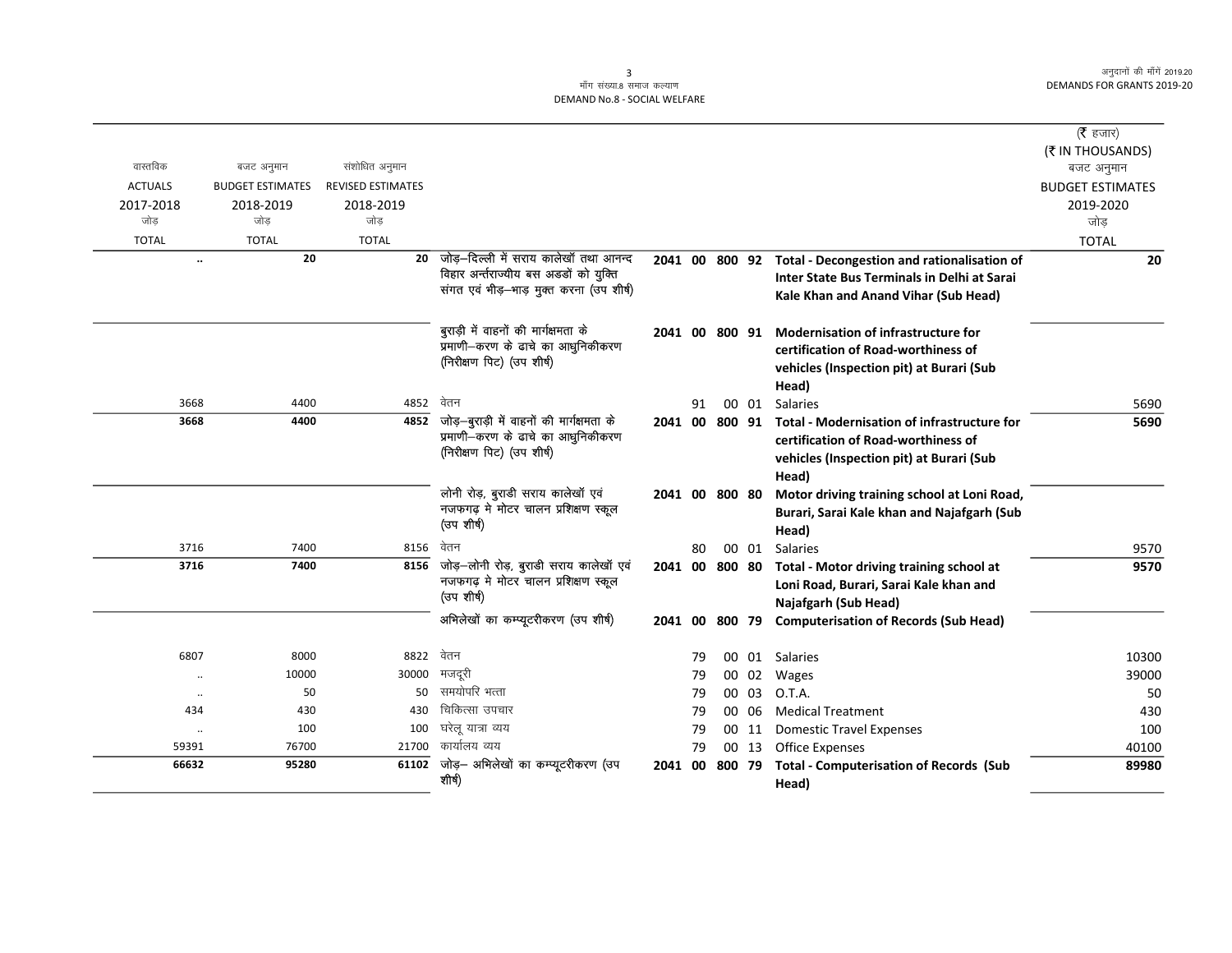### .<br>माँग संख्या.8 समाज कल्याण DEMAND No.8 - SOCIAL WELFARE

| ( <b>रै</b> हजार)       |                                                                                                        |       |        |    |                |                                                                         |                          |                         |                      |
|-------------------------|--------------------------------------------------------------------------------------------------------|-------|--------|----|----------------|-------------------------------------------------------------------------|--------------------------|-------------------------|----------------------|
| (₹ IN THOUSANDS)        |                                                                                                        |       |        |    |                |                                                                         |                          |                         |                      |
| बजट अनुमान              |                                                                                                        |       |        |    |                |                                                                         | संशोधित अनुमान           | बजट अनुमान              | वास्तविक             |
| <b>BUDGET ESTIMATES</b> |                                                                                                        |       |        |    |                |                                                                         | <b>REVISED ESTIMATES</b> | <b>BUDGET ESTIMATES</b> | <b>ACTUALS</b>       |
| 2019-2020               |                                                                                                        |       |        |    |                |                                                                         | 2018-2019                | 2018-2019               | 2017-2018            |
| जोड                     |                                                                                                        |       |        |    |                |                                                                         | जोड                      | जोड                     | जोड                  |
| <b>TOTAL</b>            |                                                                                                        |       |        |    |                |                                                                         | <b>TOTAL</b>             | <b>TOTAL</b>            | <b>TOTAL</b>         |
|                         | 2041 00 800 78 Anti Tax Evasion Prosecution cell (Sub<br>Head)                                         |       |        |    |                | कर बंचना विरोधी अभियोजन प्रकोष्ठ (उप<br>शीर्ष)                          |                          |                         |                      |
| 20000                   | Salaries                                                                                               | 00 01 |        | 78 |                | वेतन                                                                    | 19739                    | 17900                   | 14797                |
| 20000                   | <b>Total - Anti Tax Evasion Prosecution cell</b><br>(Sub Head)                                         |       | 800 78 |    | 2041 00        | जोड़—कर बंचना विरोधी अभियोजन प्रकोष्ठ<br>(उप शीर्ष)                     | 19739                    | 17900                   | 14797                |
|                         | <b>Research and Analysis Unit/ Planning &amp;</b><br><b>Monitoring Cell (Sub Head)</b>                 |       |        |    | 2041 00 800 76 | अनुसंधान व विश्लेषण इकाइ/योजना तथा<br>अनुश्रवण प्रकोष्ठ (उप शीर्ष)      |                          |                         |                      |
| 100                     | <b>Professional Services</b>                                                                           | 00 28 |        | 76 |                | व्यावसायिक सेवायें                                                      | 100                      | 100                     | $\cdot\cdot$         |
| 100                     | 2041 00 800 76 Total - Research and Analysis Unit/<br><b>Planning &amp; Monitoring Cell (Sub Head)</b> |       |        |    |                | जोड़-अनुसंधान व विश्लेषण इकाइ/योजना<br>तथा अनुश्रवण प्रकोष्ठ (उप शीर्ष) | 100                      | 100                     | $\ddot{\phantom{a}}$ |
|                         | <b>Compansation to Local Bodies against</b><br><b>Parking Fee (Sub Head)</b>                           |       |        |    | 2041 00 800 73 | पार्किंग फीस के बदले स्थानीय निकायों को<br>मुआवजा (उप शीर्ष)            |                          |                         |                      |
|                         | South Delhi Municipal Corporation.                                                                     |       | 98     | 73 |                | दक्षिण दिल्ली नगर निगम                                                  |                          |                         |                      |
| 499800                  | Grants-in-aid-General                                                                                  | 98 31 |        | 73 |                | सहायता अनुदान–सामान्य                                                   | 499800                   | 499800                  | 477000               |
| 499800                  | <b>Total: South Delhi Municipal Corporation</b>                                                        |       | 98     | 73 |                | जोड़-दक्षिण दिल्ली नगर निगम                                             | 499800                   | 499800                  | 477000               |
|                         | <b>East Delhi Municipal Corporation.</b>                                                               |       | 97     | 73 |                | पूर्वी दिल्ली नगर निगम                                                  |                          |                         |                      |
| 210500                  | Grants-in-aid-General                                                                                  | 97 31 |        | 73 |                | सहायता अनुदान–सामान्य                                                   | 210500                   | 210500                  | 201000               |
| 210500                  | <b>Total: East Delhi Municipal Corporation</b>                                                         |       | 97     | 73 |                | जोड़-पूर्वी दिल्ली नगर निगम                                             | 210500                   | 210500                  | 201000               |
|                         | North Delhi Municipal Corporation.                                                                     |       | 95     | 73 |                | उत्तरी दिल्ली नगर निगम                                                  |                          |                         |                      |
| 389500                  | Grants-in-aid-General                                                                                  | 95 31 |        | 73 |                | सहायता अनुदान–सामान्य                                                   | 389500                   | 389500                  | 370000               |
| 389500                  | <b>Total: North Delhi Municipal Corporation</b>                                                        |       | 95     | 73 |                | जोड़-उत्तरी दिल्ली नगर निगम                                             | 389500                   | 389500                  | 370000               |
| 1099800                 | 800 73 Total - Compansation to Local Bodies<br>against Parking Fee (Sub Head)                          |       |        |    | 2041 00        | जोड़–पार्किंग फीस के बदले स्थानीय<br>निकायों को मुआवजा (उप शीर्ष)       | 1099800                  | 1099800                 | 1048000              |
| 1827260                 | <b>Total - Other Expediture (Minor Head)</b>                                                           |       |        |    | 2041 00 800    | जोड़-अन्य व्यय (लघु शीर्ष)                                              | 1696520                  | 1727600                 | 1577167              |
| 2723760                 | <b>TOTAL - MAJOR HEAD"2041"</b>                                                                        |       |        |    | 2041           | जोड़-मुख्य शीर्ष "2041"                                                 | 2509108                  | 2403700                 | 2145534              |
| 2723360                 | <b>Voted</b>                                                                                           |       |        |    |                | स्वीकृत                                                                 | 2508708                  | 2403300                 | 2145534              |
|                         |                                                                                                        |       |        |    |                |                                                                         |                          |                         |                      |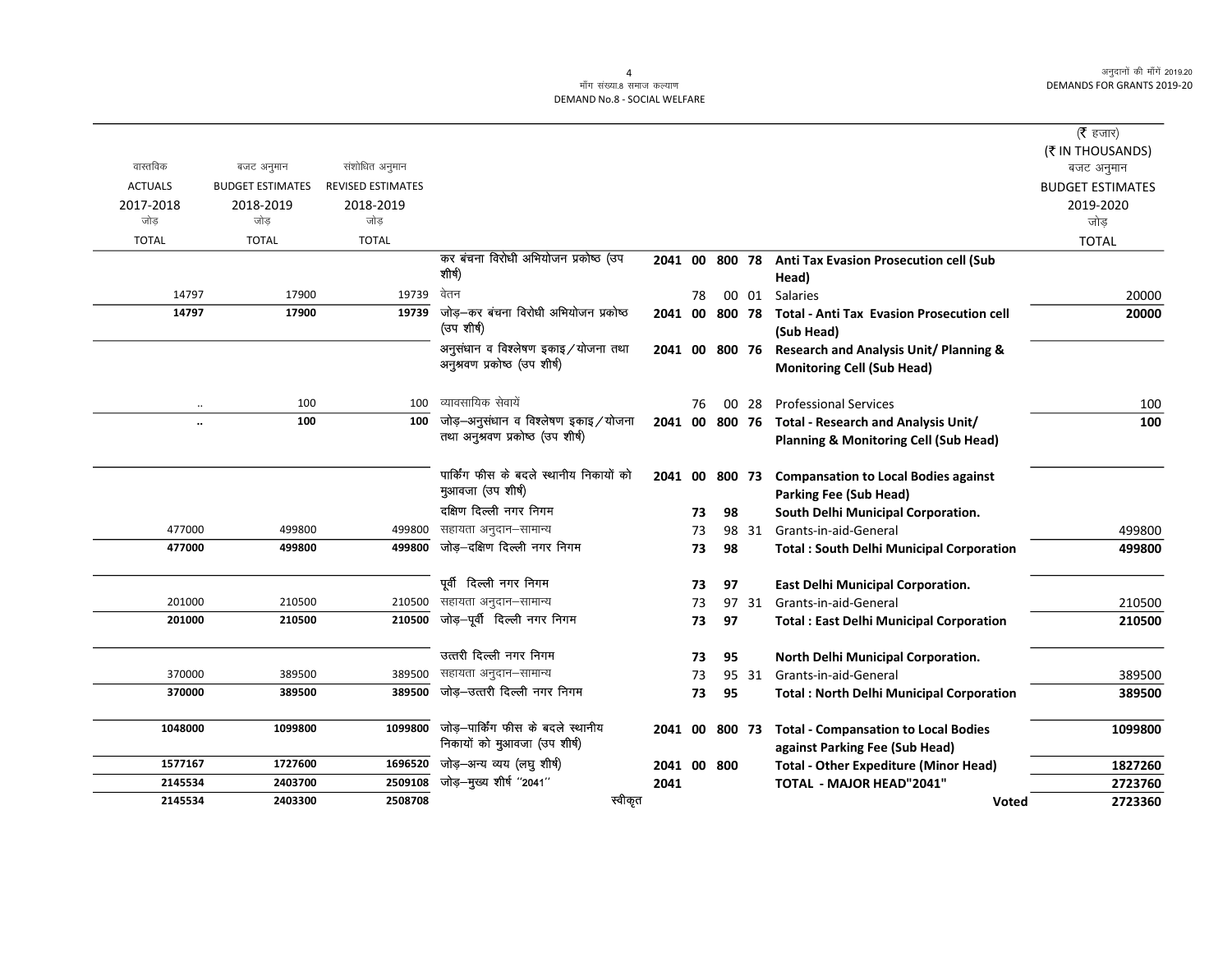|                  |                             |                          |                                                               |                |    |        |       |                                                                                | ( $\bar{\tau}$ हजार)    |
|------------------|-----------------------------|--------------------------|---------------------------------------------------------------|----------------|----|--------|-------|--------------------------------------------------------------------------------|-------------------------|
|                  |                             |                          |                                                               |                |    |        |       |                                                                                | (₹ IN THOUSANDS)        |
| वास्तविक         | बजट अनुमान                  | संशोधित अनुमान           |                                                               |                |    |        |       |                                                                                | बजट अनुमान              |
| <b>ACTUALS</b>   | <b>BUDGET ESTIMATES</b>     | <b>REVISED ESTIMATES</b> |                                                               |                |    |        |       |                                                                                | <b>BUDGET ESTIMATES</b> |
| 2017-2018<br>जोड | 2018-2019<br>जोड            | 2018-2019<br>जोड         |                                                               |                |    |        |       |                                                                                | 2019-2020               |
|                  |                             |                          |                                                               |                |    |        |       |                                                                                | जोड                     |
| <b>TOTAL</b>     | <b>TOTAL</b><br>400         | <b>TOTAL</b><br>400      | भारित                                                         |                |    |        |       |                                                                                | <b>TOTAL</b><br>400     |
|                  | $\ldots$                    |                          | मुख्य शीर्ष "2070"                                            |                |    |        |       | Charged<br><b>MAJOR HEAD "2070"</b>                                            |                         |
|                  |                             |                          | अन्य प्रशासनिक सेवायें (मुख्य शीर्ष)                          | 2070           |    |        |       | <b>Other Administrative Services (Major</b>                                    |                         |
|                  |                             |                          |                                                               |                |    |        |       | Head)                                                                          |                         |
|                  |                             |                          | यातायात वाहनों की खरीद व रखरखाव<br>(लघु शीर्ष)                | 2070 00 114    |    |        |       | Purchase and maintenance of transport<br>vehicles (Minor Head)                 |                         |
|                  |                             |                          | मोटर गैरिज (उप शीर्ष)                                         | 2070 00        |    | 114 99 |       | <b>Motor Garrage (Sub Head)</b>                                                |                         |
|                  | 300<br>$\ddotsc$            | 300                      | कार्यालय व्यय                                                 |                | 99 |        | 00 13 | <b>Office Expenses</b>                                                         | 300                     |
|                  | 300<br>$\ldots$             | 300                      | जोड़-मोटर गैरिज (उप शीर्ष)                                    | 2070 00        |    | 114 99 |       | <b>Total - Motor Garrage (Sub Head)</b>                                        | 300                     |
|                  | 300<br>$\ddot{\phantom{0}}$ | 300                      | जोड़—यातायात वाहनों की खरीद व<br>रखरखाव (लघु शीर्ष)           | 2070 00 114    |    |        |       | Total - Purchase and maintenance of<br>transport vehicles (Minor Head)         | 300                     |
|                  | 300<br>$\ddotsc$            | 300                      | जोड़- मुख्य शीर्ष "2070"                                      | 2070           |    |        |       | TOTAL - MAJOR HEAD"2070"                                                       | 300                     |
|                  |                             |                          | मुख्य शीर्ष "3055"                                            |                |    |        |       | <b>MAJOR HEAD "3055"</b>                                                       |                         |
|                  |                             |                          | सडक परिवहन (मुख्य शीर्ष)                                      | 3055           |    |        |       | <b>Road Transport (Major Head)</b>                                             |                         |
|                  |                             |                          | निर्देशन एवं प्रशासन (लघु शीर्ष)                              | 3055 00 001    |    |        |       | <b>Direction &amp; Administration (Minor Head)</b>                             |                         |
|                  |                             |                          | दिल्ली महानगरीय परिवहन प्राधिकरण<br>(डीएमटीए) (उप शीर्ष)      | 3055 00 001 90 |    |        |       | Delhi Metropolitan Transport Authority<br>(DMTA) (Sub Head)                    |                         |
|                  | 100<br>$\cdot\cdot$         | 100                      | अन्य प्रभार                                                   |                | 90 |        |       | 00 50 Other Charges                                                            | 100                     |
|                  | 100<br>$\ddot{\phantom{0}}$ | 100                      | जोड़-दिल्ली महानगरीय परिवहन प्राधिकरण<br>(डीएमटीए) (उप शीर्ष) | 3055 00 001 90 |    |        |       | Total - Delhi Metropolitan Transport<br><b>Authority (DMTA) (Sub Head)</b>     | 100                     |
|                  |                             |                          | प्रदूषण स्वतः नंबर प्लेट पहचान (ए.एन.पी.<br>आर.) (उप शीर्ष)   | 3055 00        |    | 001 89 |       | <b>Pollution Automatic Number Plate</b><br><b>Recognition (ANPR)(Sub Head)</b> |                         |
|                  | 100<br>$\ldots$             | 100                      | अन्य प्रभार                                                   |                | 89 |        | 00 50 | <b>Other Charges</b>                                                           | 100                     |
|                  | 100<br>$\ddot{\phantom{0}}$ | 100                      | जोड़-प्रदूषण स्वतः नंबर प्लेट पहचान (ए.एन.                    | 3055 00        |    | 001 89 |       | <b>Total - Pollution Automatic Number Plate</b>                                | 100                     |
|                  |                             |                          | पी.आर.) (उप शीर्ष)                                            |                |    |        |       | <b>Recognition (ANPR)(Sub Head)</b>                                            |                         |
|                  |                             |                          | कार मुक्त दिवस (उप शीर्ष)                                     | 3055 00        |    | 001 88 |       | Car Free Day (Sub Head)                                                        |                         |
| 3612             | 100                         | 100                      | अन्य प्रभार                                                   |                | 88 |        | 00 50 | <b>Other Charges</b>                                                           | 100                     |
| 3612             | 100                         | 100                      | जोड़-कार मुक्त दिवस (उप शीर्ष)                                | 3055 00        |    |        |       | 001 88 Total - Car Free Day (Sub Head)                                         | 100                     |
|                  |                             |                          | ॅफीडर बस सेवा ⁄ विद्युत वाहन (उप शीर्ष)                       | 3055 00 001 87 |    |        |       | <b>Feeder Bus Service/ Electric Vehicles (Sub</b><br>Head)                     |                         |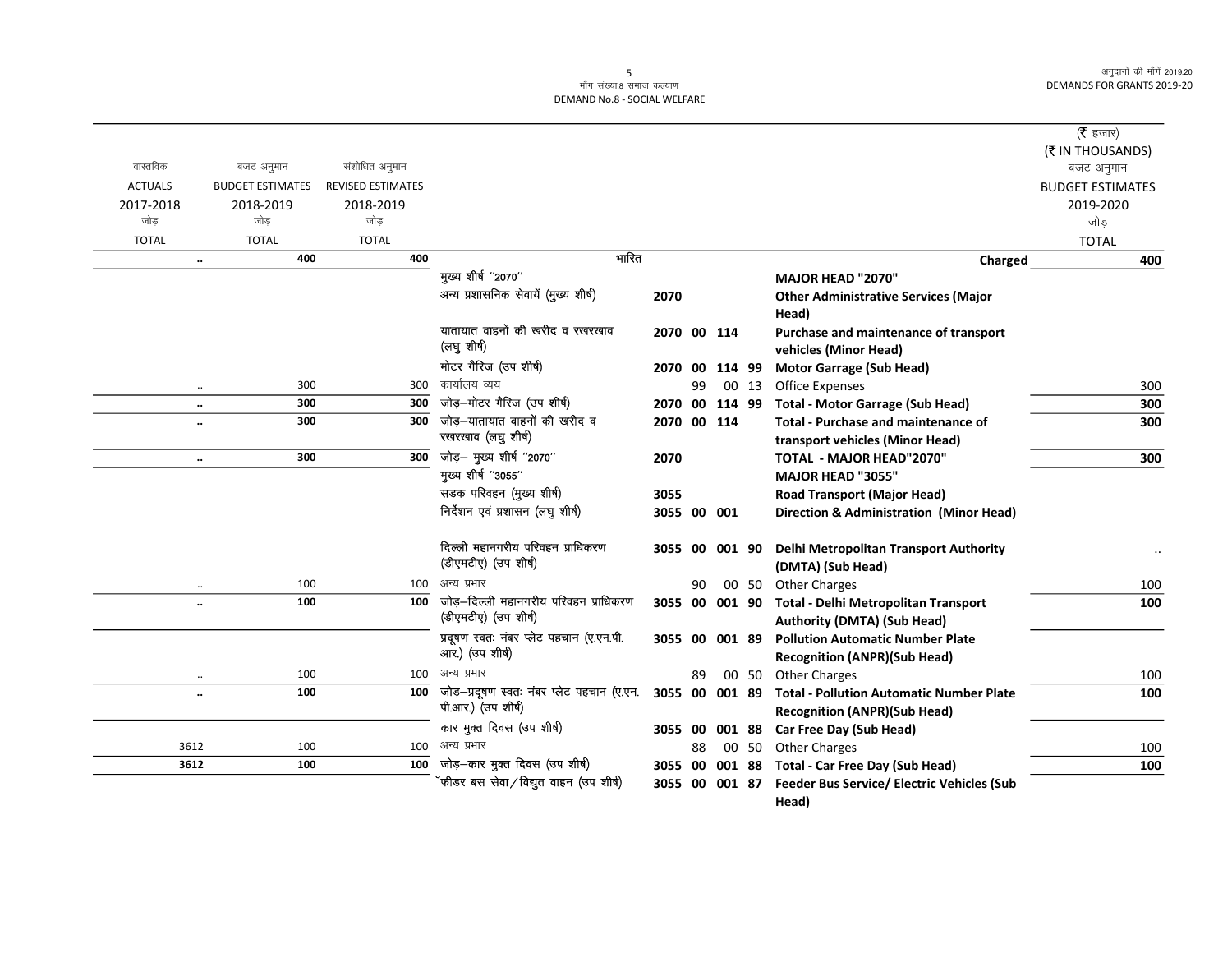#### ्<br>माँग संख्या.8 समाज कल्याण DEMAND No.8 - SOCIAL WELFARE

|                      |                         |                          |                                                                    |             |    |                |       |                                                                                | ( $\bar{\tau}$ हजार)                 |
|----------------------|-------------------------|--------------------------|--------------------------------------------------------------------|-------------|----|----------------|-------|--------------------------------------------------------------------------------|--------------------------------------|
| वास्तविक             | बजट अनुमान              | संशोधित अनुमान           |                                                                    |             |    |                |       |                                                                                | (₹ IN THOUSANDS)                     |
| <b>ACTUALS</b>       | <b>BUDGET ESTIMATES</b> | <b>REVISED ESTIMATES</b> |                                                                    |             |    |                |       |                                                                                | बजट अनुमान                           |
| 2017-2018            | 2018-2019               | 2018-2019                |                                                                    |             |    |                |       |                                                                                | <b>BUDGET ESTIMATES</b><br>2019-2020 |
| जोड                  | जोड                     | जोड                      |                                                                    |             |    |                |       |                                                                                | जोड़                                 |
| <b>TOTAL</b>         | <b>TOTAL</b>            | <b>TOTAL</b>             |                                                                    |             |    |                |       |                                                                                | <b>TOTAL</b>                         |
| $\ldots$             | 100                     | 100                      | अन्य प्रभार                                                        |             | 87 |                | 00 50 | <b>Other Charges</b>                                                           | 10000                                |
| $\ddot{\phantom{a}}$ | 100                     | 100                      | जोड़–ॅफीडर बस सेवा ⁄ विद्युत वाहन (उप                              |             |    | 3055 00 001 87 |       | <b>Total - Feeder Bus Service/ Electric</b>                                    | 10000                                |
|                      |                         |                          | शीर्ष)                                                             |             |    |                |       | <b>Vehicles (Sub Head)</b>                                                     |                                      |
| 3612                 | 400                     | 400                      | जोड़-निर्देशन एवं प्रशासन (लघु शीर्ष)                              | 3055 00 001 |    |                |       | <b>Total - Direction &amp; Administration (Minor</b>                           | 10300                                |
|                      |                         |                          |                                                                    |             |    |                |       | Head)                                                                          |                                      |
|                      |                         |                          | सार्वजनिक क्षेत्र के व अन्य उपकर्मो को                             | 3055 00 190 |    |                |       | <b>Assistance to Public Sector &amp; Other</b>                                 |                                      |
|                      |                         |                          | सहायता (लघु शीर्ष)                                                 |             |    |                |       | <b>Undertakings (Minor Head)</b>                                               |                                      |
|                      |                         |                          | रियायती पासों के लिए डी.टी.सी को                                   | 3055 00     |    | 190 99         |       | <b>Subsidy to DTC for concessional Passes</b>                                  |                                      |
|                      |                         |                          | सब्सिडी (उप शीर्ष)                                                 |             |    |                |       | (Sub Head)                                                                     |                                      |
| 1000000              | 1000000                 | 1000000                  | छट                                                                 |             | 99 |                | 00 33 | Subsidies                                                                      | 1080000                              |
| 1000000              | 1000000                 | 1000000                  | जोड़-रियायती पासों के लिए डी.टी.सी को                              | 3055 00     |    |                |       | 190 99 Total - Subsidy to DTC for concessional                                 | 1080000                              |
|                      |                         |                          | सब्सिडी (उप शीर्ष)                                                 |             |    |                |       | Passes (Sub Head)                                                              |                                      |
|                      |                         |                          | घाटा पूर्ति के लिये डी.टी.सी. को अनुदान<br>(उप शीर्ष)              | 3055 00     |    | 190 97         |       | GIA to DTC for working deficit (Sub Head)                                      |                                      |
| 6494700              | 4850000                 | 4850000                  | सहायता अनुदान–सामान्य                                              |             | 97 |                | 00 31 | Grants-in-aid-General                                                          | 5000000                              |
| 13575300             | 13400000                | 13400000                 | सहायता अनुदान–वेतन                                                 |             | 97 |                | 00 36 | Grants-in-aid-Salaries                                                         | 13760000                             |
| 20070000             | 18250000                | 18250000                 | जोड़- घाटा पूर्ति के लिये डी.टी.सी. को                             | 3055 00     |    |                |       | 190 97 Total : GIA to DTC for working deficit (Sub                             | 18760000                             |
|                      |                         |                          | अनुदान (उप शीर्ष)                                                  |             |    |                |       | Head)                                                                          |                                      |
|                      |                         |                          | क्लस्टर बसों को घाटा पूर्ति के लिये                                |             |    | 3055 00 190 96 |       | Compensation for meeting deficit of                                            |                                      |
|                      |                         |                          | क्षतिपूर्ति (उप शीर्ष)                                             |             |    |                |       | <b>Cluster Buses (Sub Head)</b>                                                |                                      |
| 4000000              | 4500000                 | 4429000                  | अन्य प्रभार                                                        |             | 96 |                | 00 50 | <b>Other Charges</b>                                                           | 7000000                              |
| 4000000              | 4500000                 | 4429000                  | जोड़—क्लस्टर बसों को घाटा पूर्ति के लिये<br>क्षतिपूर्ति (उप शीर्ष) |             |    | 3055 00 190 96 |       | <b>Total - Compensation for meeting deficit</b><br>of Cluster Buses (Sub Head) | 7000000                              |
|                      |                         |                          | राज्य बिजली वाहन निधि (उप शीर्ष)                                   | 3055 00     |    |                |       | 190 95 State Electric Vehicle Fund (Sub Head)                                  |                                      |
| $\ldots$             | $\ldots$                | $\ddotsc$                | सब्सिडी                                                            |             | 95 |                | 00 33 | Subsidies                                                                      | 1000000                              |
| $\ddotsc$            | $\ddotsc$               |                          | जोड़-राज्य बिजली वाहन निधि (उप शीर्ष)                              |             |    |                |       | 3055 00 190 95 Total - State Electric Vehicle Fund (Sub                        | 1000000                              |
|                      |                         |                          |                                                                    |             |    |                |       | Head)                                                                          |                                      |
| 25070000             | 23750000                | 23679000                 | जोड़–सार्वजनिक क्षेत्र के व अन्य उपकर्मो                           |             |    | 3055 00 190    |       | <b>Total - Assistance to Public Sector &amp; Other</b>                         | 27840000                             |
|                      |                         |                          | को सहायता (लघु शीर्ष)                                              |             |    |                |       | <b>Undertakings (Minor Head)</b>                                               |                                      |
| 25073612             | 23750400                | 23679400                 | जोड़-मुख्य शीर्ष "3055"                                            | 3055        |    |                |       | <b>TOTAL - MAJOR HEAD"3055"</b>                                                | 27850300                             |
|                      |                         |                          | मुख्य शीर्ष "3075"                                                 |             |    |                |       | <b>MAJOR HEAD "3075"</b>                                                       |                                      |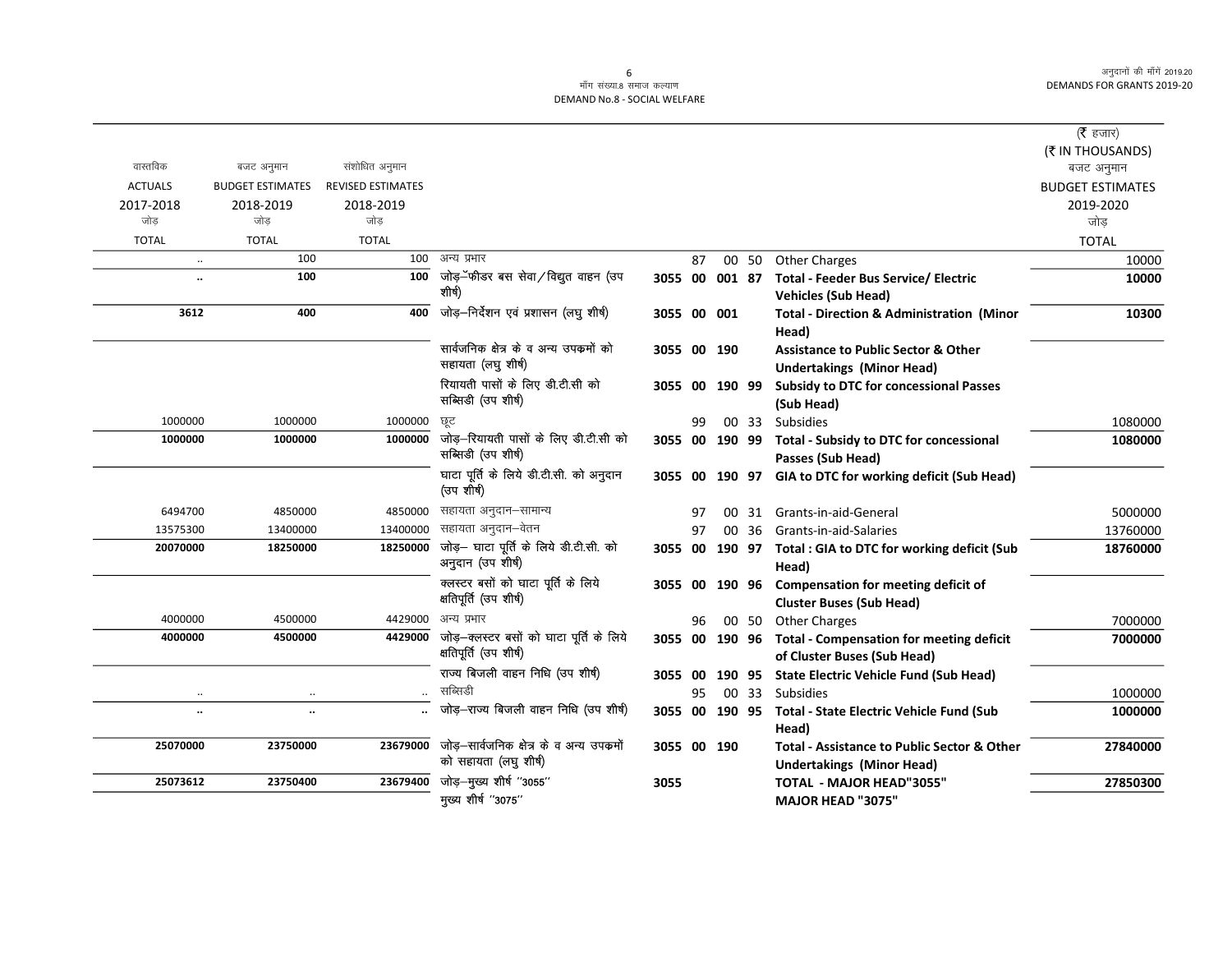#### $\frac{1}{2}$ माँग संख्या 8 समाज कल्याण DEMAND No.8 - SOCIAL WELFARE

|                |                         |                          |                                                    |             |    |        |       |                                                        | ( $\bar{\tau}$ हजार)    |
|----------------|-------------------------|--------------------------|----------------------------------------------------|-------------|----|--------|-------|--------------------------------------------------------|-------------------------|
|                |                         |                          |                                                    |             |    |        |       |                                                        | (₹ IN THOUSANDS)        |
| वास्तविक       | बजट अनुमान              | संशोधित अनुमान           |                                                    |             |    |        |       |                                                        | बजट अनुमान              |
| <b>ACTUALS</b> | <b>BUDGET ESTIMATES</b> | <b>REVISED ESTIMATES</b> |                                                    |             |    |        |       |                                                        | <b>BUDGET ESTIMATES</b> |
| 2017-2018      | 2018-2019               | 2018-2019                |                                                    |             |    |        |       |                                                        | 2019-2020               |
| जोड            | जोड                     | जोड                      |                                                    |             |    |        |       |                                                        | जोड                     |
| <b>TOTAL</b>   | <b>TOTAL</b>            | <b>TOTAL</b>             |                                                    |             |    |        |       |                                                        | <b>TOTAL</b>            |
|                |                         |                          | अन्य परिवहन सेवायें (मुख्य शीर्ष)                  | 3075        |    |        |       | <b>Other Transport Services (Major Head)</b>           |                         |
|                |                         |                          | अन्य (उप मुख्य शीर्ष)                              | 3075 60     |    |        |       | <b>Others (Sub Major Head)</b>                         |                         |
|                |                         |                          | अन्य व्यय (लघु शीर्ष)                              | 3075 60     |    | 800    |       | <b>Other Expenditure (Minor Head)</b>                  |                         |
|                |                         |                          | दिल्ली मेट्रो रेल निगम को बिकी कर/कार्य            | 3075 60     |    | 800 87 |       | <b>Reimbursement of Sales Tax/Work</b>                 |                         |
|                |                         |                          | अनुबन्ध उपकर की प्रतिपूर्ति (उप शीर्ष)             |             |    |        |       | <b>Contract Cess to DMRC (Sub Head)</b>                |                         |
|                |                         |                          |                                                    |             |    |        |       |                                                        |                         |
| 6600000        |                         |                          | अन्य प्रभार                                        |             | 87 |        | 00 50 | <b>Other Charges</b>                                   |                         |
| 6600000        | $\ddot{\phantom{a}}$    |                          | जोड़-दिल्ली मेट्रो रेल निगम को बिकी                | 3075 60     |    | 800 87 |       | Total - Reimbursement of Sales Tax/Work                |                         |
|                |                         |                          | कर/कार्य अनुबन्ध उपकर की प्रतिपूर्ति<br>(उप शीर्ष) |             |    |        |       | <b>Contract Cess to DMRC (Sub Head)</b>                |                         |
|                |                         |                          | अन्य योजनाओं के लिए                                |             |    |        |       | 3075 60 800 81 Studies/ consultancy Services for other |                         |
|                |                         |                          | अध्ययन/परामर्शदात्री सेवायें (उप शीर्ष)            |             |    |        |       | schemes (Sub Head)                                     |                         |
|                |                         |                          |                                                    |             |    |        |       |                                                        |                         |
| 1655           | 100                     | 71100                    | व्यावसायिक सेवायें                                 |             | 81 |        | 00 28 | <b>Professional Services</b>                           | 100                     |
| 1655           | 100                     | 71100                    | जोड़—अन्य योजनाओं के लिए                           | 3075 60     |    | 800 81 |       | <b>Total - Studies/ consultancy Services for</b>       | 100                     |
|                |                         |                          | अध्ययन/परामर्शदात्री सेवायें (उप शीर्ष)            |             |    |        |       | other schemes (Sub Head)                               |                         |
|                |                         |                          |                                                    |             |    |        |       |                                                        |                         |
| 6601655        | 100                     | 71100                    | जोड़–अन्य व्यय (लघु शीर्ष)                         | 3075 60 800 |    |        |       | <b>Total - Other Expenditure (Minor Head)</b>          | 100                     |
| 6601655        | 100                     | 71100                    | जोड़–अन्य (उप मुख्य शीर्ष)                         | 3075 60     |    |        |       | <b>Total - Others (Sub Major Head)</b>                 | 100                     |
| 6601655        | 100                     | 71100                    | जोड़—मुख्य शीर्ष "3075"                            | 3075        |    |        |       | <b>TOTAL - MAJOR HEAD"3075"</b>                        | 100                     |
|                |                         |                          | मुख्य शीर्ष "3435"                                 |             |    |        |       | <b>MAJOR HEAD "3435"</b>                               |                         |
|                |                         |                          | पारिस्थितिकी एवं पर्यावरण (मुख्य शीर्ष)            | 3435        |    |        |       | <b>Ecology &amp; Environment (Major Head)</b>          |                         |
|                |                         |                          |                                                    |             |    |        |       |                                                        |                         |
|                |                         |                          | प्रदूषण का निवारण तथा नियन्त्रण (उप                | 3435 04     |    |        |       | Prevention and control of Pollution (Sub               |                         |
|                |                         |                          | मुख्य शीर्ष)                                       |             |    |        |       | Major Head)                                            |                         |
|                |                         |                          | अन्य व्यय (लघु शीर्ष)                              | 3435 04     |    | 800    |       | <b>Other Expenditure (Minor Head)</b>                  |                         |
|                |                         |                          | मोटर वाहनों के धुॅऐ से होने वाले वायु              | 3435        | 04 | 800 95 |       | <b>Control of Air Pollution from exhaust of</b>        |                         |
|                |                         |                          | प्रदूषण पर नियंत्रण (उप शीर्ष)                     |             |    |        |       | <b>Motor Vehicle (Sub Head)</b>                        |                         |
| 12679          | 17200                   | 18967                    | वेतन                                               |             | 95 |        | 00 01 | Salaries                                               | 22240                   |
|                |                         |                          |                                                    |             |    |        |       |                                                        |                         |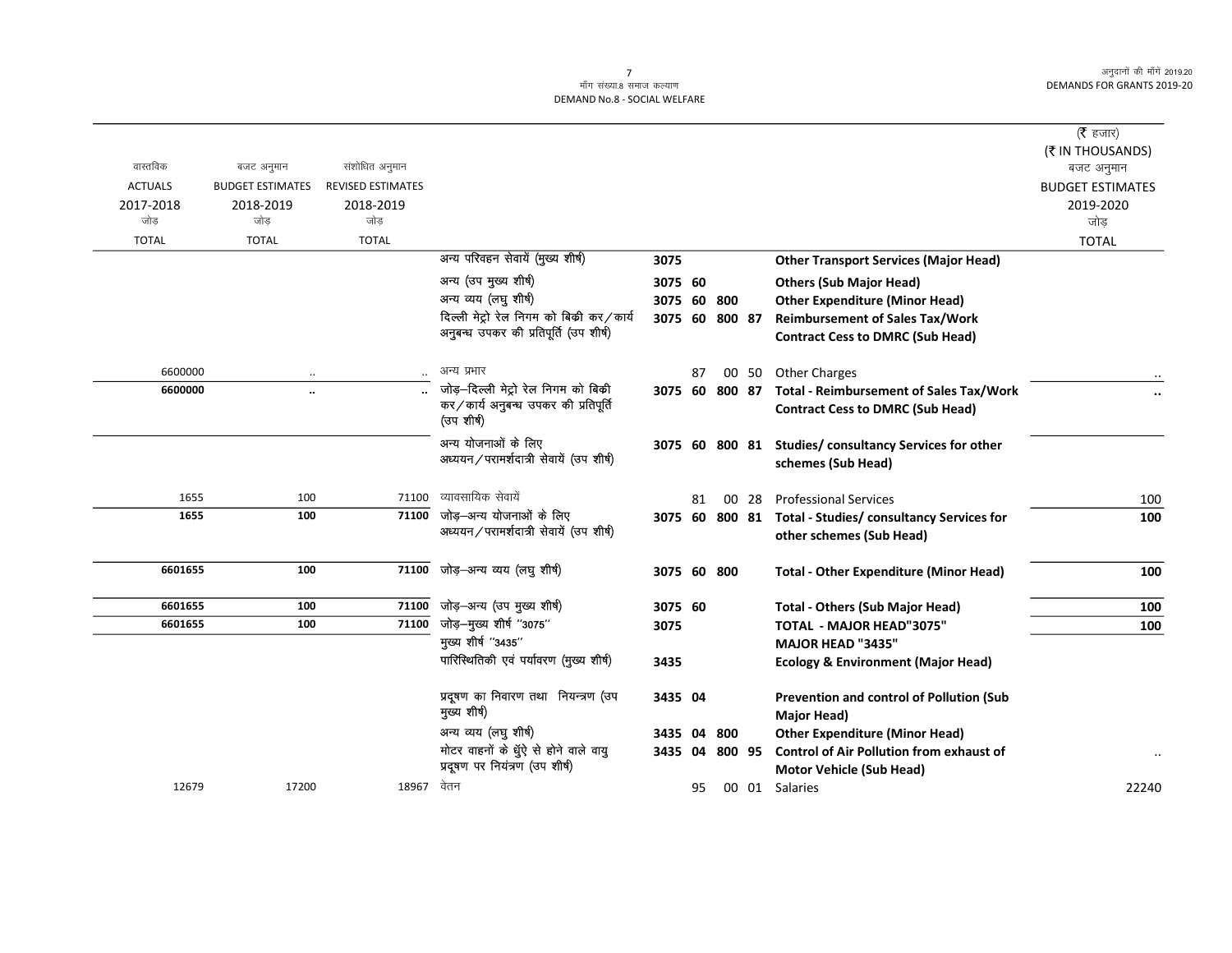|                      |                         |                          |                                                                              |         |    |                |       |                                                                           | (रै हजार)               |
|----------------------|-------------------------|--------------------------|------------------------------------------------------------------------------|---------|----|----------------|-------|---------------------------------------------------------------------------|-------------------------|
|                      |                         |                          |                                                                              |         |    |                |       |                                                                           | (₹ IN THOUSANDS)        |
| वास्तविक             | बजट अनुमान              | संशोधित अनुमान           |                                                                              |         |    |                |       |                                                                           | बजट अनुमान              |
| <b>ACTUALS</b>       | <b>BUDGET ESTIMATES</b> | <b>REVISED ESTIMATES</b> |                                                                              |         |    |                |       |                                                                           | <b>BUDGET ESTIMATES</b> |
| 2017-2018            | 2018-2019               | 2018-2019                |                                                                              |         |    |                |       |                                                                           | 2019-2020               |
| जोड                  | जोड                     | जोड                      |                                                                              |         |    |                |       |                                                                           | जोड़                    |
| <b>TOTAL</b>         | <b>TOTAL</b>            | <b>TOTAL</b>             |                                                                              |         |    |                |       |                                                                           | <b>TOTAL</b>            |
| 12679                | 17200                   | 18967                    | जोड़–मोटर वाहनों के धुँऐ से होने वाले<br>वायु प्रदूषण पर नियंत्रण (उप शीर्ष) |         |    | 3435 04 800 95 |       | <b>Total - Control of Air Pollution from</b>                              | 22240                   |
|                      |                         |                          |                                                                              |         |    |                |       | exhaust of Motor Vehicle (Sub Head)                                       |                         |
|                      |                         |                          | निजी बस कलस्टर हेतु चालन एवं नियंत्रण                                        |         |    | 3435 04 800 79 |       | <b>Operation &amp; Control Center-Private Bus</b>                         |                         |
|                      |                         |                          | केन्द्र (उप शीर्ष)                                                           |         |    |                |       | <b>Cluster &amp; PIS (Sub Head)</b>                                       |                         |
| 3782                 | 100                     | 100                      | अन्य प्रभार                                                                  |         | 79 |                | 00 50 | <b>Other Charges</b>                                                      | 100                     |
| 3782                 | 100                     | 100                      | जोड़-निजी बस कलस्टर हेतु चालन एवं                                            | 3435 04 |    | 800 79         |       | <b>Total - Operation &amp; Control Center-</b>                            | 100                     |
|                      |                         |                          | नियंत्रण केन्द्र (उप शीर्ष)                                                  |         |    |                |       | Private Bus Cluster & PIS (Sub Head)                                      |                         |
| 16461                | 17300                   | 19067                    | जोड़-अन्य व्यय (लघु शीर्ष)                                                   |         |    | 3435 04 800    |       | <b>Total - Other Expenditure (Minor Head)</b>                             | 22340                   |
| 16461                | 17300                   | 19067                    | जोड़-प्रदूषण का निवारण तथा नियन्त्रण                                         | 3435 04 |    |                |       | <b>Total - Prevention and control of Pollution</b>                        | 22340                   |
|                      |                         |                          | (उप मुख्य शीर्ष)                                                             |         |    |                |       | (Sub Major Head)                                                          |                         |
| 16461                | 17300                   | 19067                    | जोड़-मुख्य शीर्ष "3435"                                                      | 3435    |    |                |       | TOTAL - MAJOR HEAD"3435"                                                  | 22340                   |
| 33837262             | 26171800                | 26278975                 | जोड–राजस्व भाग                                                               |         |    |                |       | <b>TOTAL - REVENUE SECTION</b>                                            | 30596800                |
| 33837262             | 26171400                | 26278575                 | स्वीकृत                                                                      |         |    |                |       | <b>Voted</b>                                                              | 30596400                |
| $\ddot{\phantom{a}}$ | 400                     | 400                      | भारित                                                                        |         |    |                |       | Charged                                                                   | 400                     |
|                      |                         |                          | पूँजी भाग :                                                                  |         |    |                |       | <b>CAPITAL SECTION:</b>                                                   |                         |
|                      |                         |                          | मुख्य शीर्ष "5055"                                                           |         |    |                |       | <b>MAJOR HEAD "5055"</b>                                                  |                         |
|                      |                         |                          | सड़क परिवहन पर पूँजी परिव्यय (मुख्य<br>शीर्ष)                                | 5055    |    |                |       | Capital Outlay on Road Transport (Major<br>Head)                          |                         |
|                      |                         |                          | भूमि व भवन (लघु शीर्ष)                                                       | 5055    | 00 | 050            |       | <b>Land and Buildings (Minor Head)</b>                                    |                         |
|                      |                         |                          | परिवहन विभाग (उप शीर्ष)                                                      | 5055 00 |    |                |       | 050 92 Transport Department (Sub Head)                                    |                         |
| 58342                | 100000                  | 100000                   | बडे निर्माण कार्य                                                            |         | 92 |                | 00 53 | Major Works                                                               | 100000                  |
| 58342                | 100000                  | 100000                   | जोड़-परिवहन विभाग (उप शीर्ष)                                                 | 5055    | 00 |                |       | 050 92 Total - Transport Department (Sub Head)                            | 100000                  |
|                      |                         |                          | नये बस अडडों के लिए भूमि खरीदनें हेतु<br>(उप शीर्ष)                          | 5055 00 |    | 050 88         |       | <b>Purchase of land for new Bus Terminal</b><br>(Sub Head)                |                         |
| 649990               | 800000                  | 800000                   | बडे निर्माण कार्य                                                            |         | 88 |                | 00 53 | <b>Major Works</b>                                                        |                         |
| 649990               | 800000                  | 800000                   | जोड़-नये बस अडडों के लिए भूमि खरीदनें<br>हेतु (उप शीर्ष)                     | 5055 00 |    | 050 88         |       | <b>Total - Purchase of land for new Bus</b><br><b>Terminal (Sub Head)</b> |                         |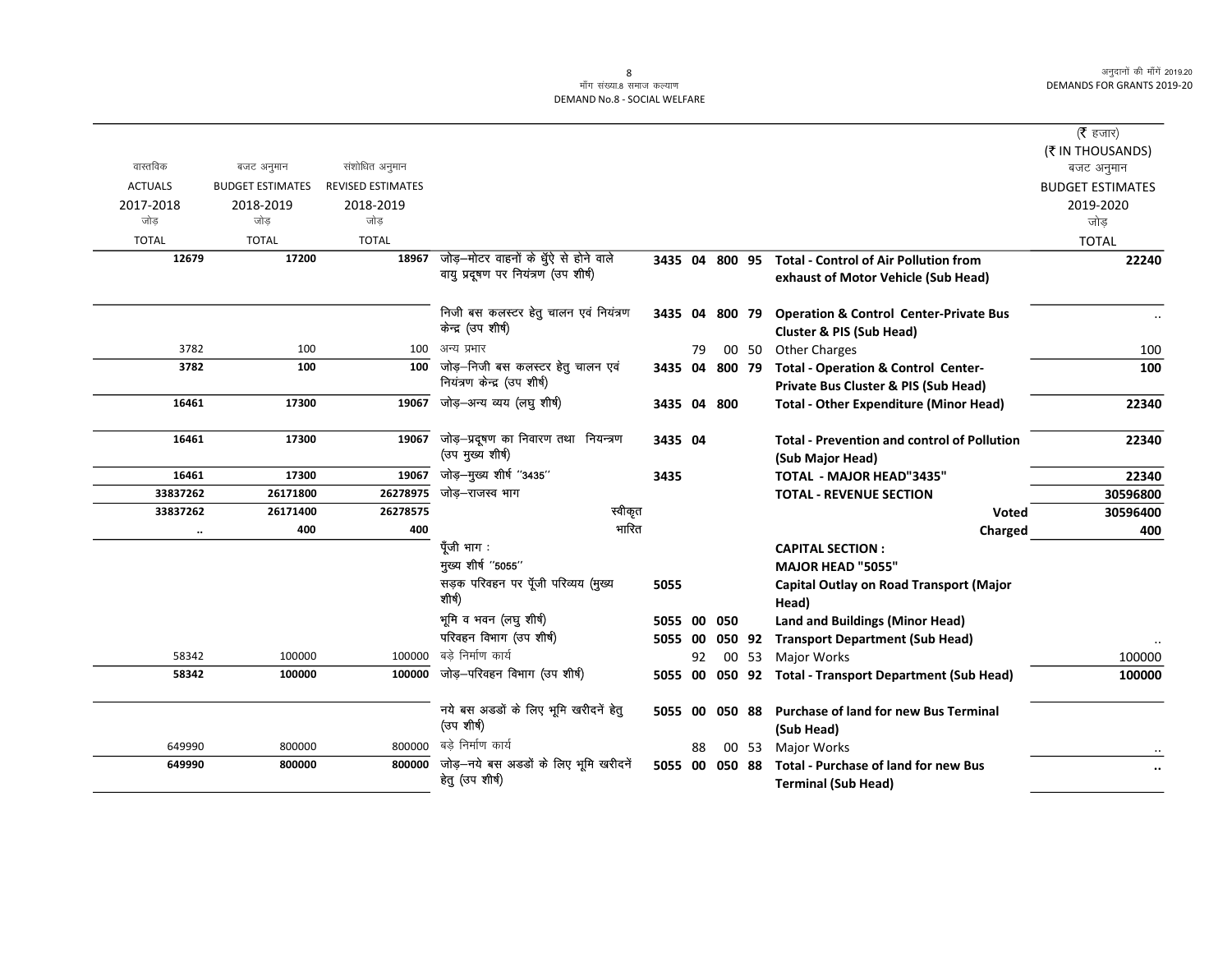## ्<br>माँग संख्या.8 समाज कल्याण DEMAND No.8 - SOCIAL WELFARE

|                      |                                       |                          |                                                            |                |    |        |       |                                                                                         | ( $\bar{\tau}$ हजार)                  |
|----------------------|---------------------------------------|--------------------------|------------------------------------------------------------|----------------|----|--------|-------|-----------------------------------------------------------------------------------------|---------------------------------------|
| वास्तविक             |                                       | संशोधित अनुमान           |                                                            |                |    |        |       |                                                                                         | (₹ IN THOUSANDS)                      |
| <b>ACTUALS</b>       | बजट अनुमान<br><b>BUDGET ESTIMATES</b> | <b>REVISED ESTIMATES</b> |                                                            |                |    |        |       |                                                                                         | बजट अनुमान<br><b>BUDGET ESTIMATES</b> |
| 2017-2018            | 2018-2019                             | 2018-2019                |                                                            |                |    |        |       |                                                                                         | 2019-2020                             |
| जोड                  | जोड                                   | जोड                      |                                                            |                |    |        |       |                                                                                         | जोड़                                  |
| <b>TOTAL</b>         | <b>TOTAL</b>                          | <b>TOTAL</b>             |                                                            |                |    |        |       |                                                                                         | <b>TOTAL</b>                          |
|                      |                                       |                          | नए निरीक्षण पिट के लिए भूमि की खरीद                        | 5055 00 050 87 |    |        |       | Purchase of Land for a New Inspection pit                                               |                                       |
|                      |                                       |                          | (उप शीर्ष)                                                 |                |    |        |       | (Sub Head)                                                                              |                                       |
|                      | 10000                                 | 10000                    | बडे निर्माण कार्य                                          |                | 87 |        | 00 53 | <b>Major Works</b>                                                                      | 10000                                 |
| $\ddotsc$            | 10000                                 |                          | $\overline{10000}$ जोड़-नए निरीक्षण पिट के लिए भूमि की     | 5055 00        |    | 050 87 |       | <b>Total - Purchase of Land for a New</b>                                               | 10000                                 |
|                      |                                       |                          | खरीद (उप शीर्ष)                                            |                |    |        |       | <b>Inspection pit (Sub Head)</b>                                                        |                                       |
|                      |                                       |                          | बस कतार आश्रयों का निर्माण (उप शीर्ष)                      | 5055 00        |    | 050 86 |       | <b>Construction of Bus queue Shelters (Sub</b>                                          |                                       |
|                      |                                       |                          |                                                            |                |    |        |       | Head)                                                                                   |                                       |
| $\ddotsc$            | $\ddotsc$                             |                          | बड़े निर्माण कार्य                                         |                | 86 |        | 00 53 | Major Works                                                                             | 500000                                |
| $\ddot{\phantom{a}}$ |                                       |                          | जोड़-बस कतार आश्रयों का निर्माण (उप<br>शीर्ष)              | 5055 00        |    | 050 86 |       | <b>Total - Construction of Bus queue Shelters</b>                                       | 500000                                |
|                      |                                       |                          | नई तकनीक सहित बस डिपों और टर्मिनलों                        |                |    |        |       | (Sub Head)                                                                              |                                       |
|                      |                                       |                          | का निर्माण (उप शीर्ष)                                      | 5055 00        |    | 050 85 |       | <b>Construction of Bus Depot &amp; Terminals</b><br>including new Technology (Sub Head) |                                       |
|                      | $\ddotsc$                             |                          | बडे निर्माण कार्य                                          |                | 85 |        | 00 53 | <b>Major Works</b>                                                                      | 1500000                               |
| $\ddotsc$            | $\ddot{\phantom{a}}$                  |                          | जोड़-नई तकनीक सहित बस डिपों और                             | 5055 00        |    |        |       | 050 85 Total - Construction of Bus Depot &                                              | 1500000                               |
|                      |                                       |                          | टर्मिनलों का निर्माण (उप शीर्ष)                            |                |    |        |       | <b>Terminals including new Technology (Sub</b>                                          |                                       |
|                      |                                       |                          |                                                            |                |    |        |       | Head)                                                                                   |                                       |
| 708332               | 910000                                | 910000                   | जोड़-भूमि व भवन (लघु शीर्ष)                                | 5055 00        |    | 050    |       | <b>Total - Land and Buildings (Minor Head)</b>                                          | 2110000                               |
|                      |                                       |                          | सार्वजनिक क्षेत्र व अन्य उपक्रमों में निवेश<br>(लघु शीर्ष) | 5055 00 190    |    |        |       | Investment in Public Sector and other<br>undertakings (Minor Head)                      |                                       |
|                      |                                       |                          | बसों की खरीद के लिए दिल्ली परिवहन                          | 5055 00 190 99 |    |        |       | <b>Equity Capital to Delhi Transport</b>                                                |                                       |
|                      |                                       |                          | निगम को समान पूंजी (उप शीर्ष)                              |                |    |        |       | <b>Corporation for purchase of buses (Sub</b>                                           |                                       |
|                      |                                       |                          |                                                            |                |    |        |       | Head)                                                                                   |                                       |
| $\cdot \cdot$        | 1500000                               |                          | निवेश                                                      |                | 99 |        | 00 54 | Investment                                                                              | 1500000                               |
|                      | 1500000                               |                          | जोड़–बसों की खरीद के लिए दिल्ली                            |                |    |        |       | 5055 00 190 99 Total - Equity Capital to Delhi Transport                                | 1500000                               |
|                      |                                       |                          | परिवहन निगम को समान पूंजी (उप शीर्ष)                       |                |    |        |       | Corporation for purchase of buses (Sub                                                  |                                       |
|                      |                                       |                          |                                                            |                |    |        |       | Head)                                                                                   |                                       |
|                      |                                       |                          | एम.आर.टी. प्राधिकरण को समान पूंजी (उप<br>शीर्ष)            | 5055 00        |    | 190 80 |       | <b>Equity Capital to MRT Authority (Sub Head)</b>                                       |                                       |
| 2400000              | 500000                                |                          | बडे निर्माण कार्य                                          |                | 80 | 00     | 53    | Major Works                                                                             |                                       |
| $\cdot\cdot$         | $\ldots$                              | 881300                   | निवेश                                                      |                | 80 |        | 00 54 | Investment                                                                              | 1500000                               |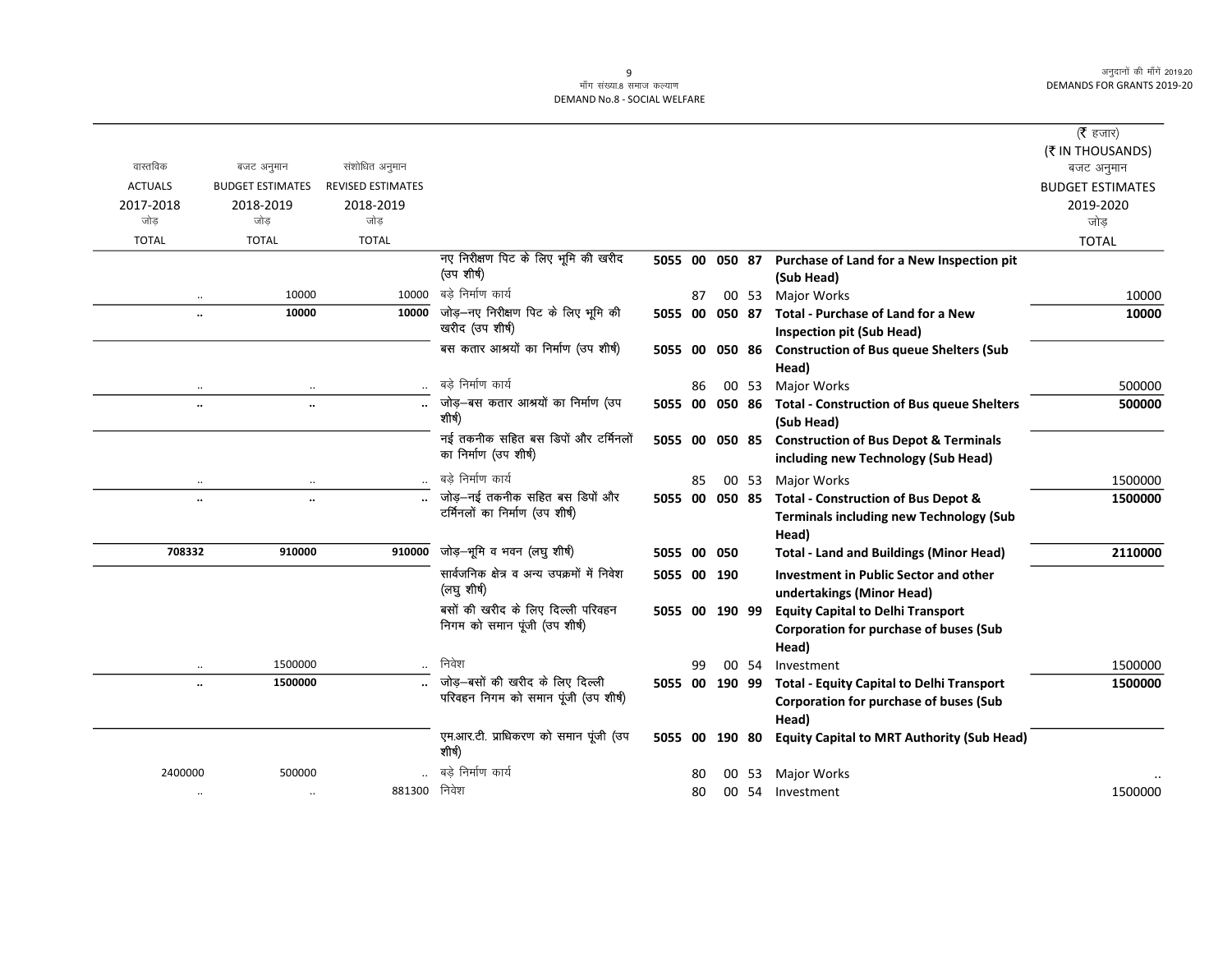## ्र<br>माँग संख्या.8 समाज कल्याण DEMAND No.8 - SOCIAL WELFARE

|                |                         |                          |                                                                                        |                |    |                |       |                                                                                       | ( $\bar{\tau}$ हजार)           |
|----------------|-------------------------|--------------------------|----------------------------------------------------------------------------------------|----------------|----|----------------|-------|---------------------------------------------------------------------------------------|--------------------------------|
| वास्तविक       | बजट अनुमान              | संशोधित अनुमान           |                                                                                        |                |    |                |       |                                                                                       | (₹ IN THOUSANDS)<br>बजट अनुमान |
| <b>ACTUALS</b> | <b>BUDGET ESTIMATES</b> | <b>REVISED ESTIMATES</b> |                                                                                        |                |    |                |       |                                                                                       | <b>BUDGET ESTIMATES</b>        |
| 2017-2018      | 2018-2019               | 2018-2019                |                                                                                        |                |    |                |       |                                                                                       | 2019-2020                      |
| जोड            | जोड                     | जोड                      |                                                                                        |                |    |                |       |                                                                                       | जोड़                           |
| <b>TOTAL</b>   | <b>TOTAL</b>            | <b>TOTAL</b>             |                                                                                        |                |    |                |       |                                                                                       | <b>TOTAL</b>                   |
| 2400000        | 500000                  | 881300                   | जोड़—एम.आर.टी. प्राधिकरण को समान पूंजी<br>(उप शीर्ष)                                   | 5055 00 190 80 |    |                |       | <b>Total - Equity Capital to MRT Authority</b>                                        | 1500000                        |
|                |                         |                          |                                                                                        |                |    |                |       | (Sub Head)                                                                            |                                |
|                |                         |                          | डीटीसी और क्लस्टर बसों में सीसीटीवी                                                    |                |    | 5055 00 190 78 |       | Installation of CCTV Cameras in DTC &                                                 |                                |
|                |                         |                          | कैमरों की स्थापना (राज्य अंश)(उप शीर्ष)                                                |                |    |                |       | <b>Cluster Buses (State Share)(Sub Head)</b>                                          |                                |
| $\ddotsc$      | 450000                  | 10000                    | निवेश                                                                                  |                | 78 |                |       | 00 54 Investment                                                                      | 800000                         |
|                | 450000                  | 10000                    | जोड़-डीटीसी और क्लस्टर बसों में                                                        |                |    |                |       | 5055 00 190 78 Total - Installation of CCTV Cameras in DTC                            | 800000                         |
|                |                         |                          | सीसीटीवी कैमरों की स्थापना (राज्य<br>अंश)(उप शीर्ष)                                    |                |    |                |       | & Cluster Buses (State Share)(Sub Head)                                               |                                |
|                |                         |                          | डीटीसी और क्लस्टर बसों में सीसीटीवी                                                    |                |    | 5055 00 190 77 |       | Installation of CCTV Cameras in DTC &                                                 |                                |
|                |                         |                          | कैमरों की स्थापना (सी.एस.एस) (उप शीर्ष)                                                |                |    |                |       | <b>Cluster Buses (CSS)(Sub Head)</b>                                                  |                                |
|                |                         |                          | निवेश                                                                                  |                |    |                |       |                                                                                       |                                |
| $\cdot\cdot$   | 50000                   | 100                      |                                                                                        |                | 77 |                | 00 54 | Investment                                                                            | 100                            |
| $\ddotsc$      | 50000                   | 100                      | जोड़-डीटीसी और क्लस्टर बसों में<br>सीसीटीवी कैमरों की स्थापना (सी.एस.<br>एस)(उप शीर्ष) | 5055 00        |    | 190 77         |       | <b>Total - Installation of CCTV Cameras in DTC</b><br>& Cluster Buses (CSS)(Sub Head) | 100                            |
| 2400000        | 2500000                 | 891400                   | जोड़–सार्वजनिक क्षेत्र व अन्य उपक्रमों में<br>निवेश (लघु शीर्ष)                        | 5055 00 190    |    |                |       | <b>Total - Investment in Public Sector and</b><br>other undertakings (Minor Head)     | 3800100                        |
|                |                         |                          | अन्य व्यय (लघु शीर्ष)                                                                  | 5055 00 800    |    |                |       | <b>Other Expenditure (Minor Head)</b>                                                 |                                |
|                |                         |                          | विद्युत ट्रोली बसों का आरम्भ-यातायात का                                                | 5055 00 800 97 |    |                |       | Introduction of electronic trolley buses -                                            |                                |
|                |                         |                          | वैकल्पिक साधन (उप शीर्ष)                                                               |                |    |                |       | Alternative modes of transport (Sub Head)                                             |                                |
| 173415         | 50000                   | 154625                   | बडे निर्माण कार्य                                                                      |                | 97 |                |       | 00 53 Major Works                                                                     | 10000                          |
| 173415         | 50000                   |                          | $154625$ जोड़-विद्युत ट्रोली बसों का                                                   |                |    | 5055 00 800 97 |       | Total - Introduction of electronic trolley                                            | 10000                          |
|                |                         |                          | आरम्भ—यातायात का वैकल्पिक साधन (उप                                                     |                |    |                |       | buses - Alternative modes of transport                                                |                                |
|                |                         |                          | शीर्ष)                                                                                 |                |    |                |       | (Sub Head)                                                                            |                                |
|                |                         |                          | मोनो रेल (उप शीर्ष)                                                                    | 5055 00        |    | 800 89         |       | Mono Rail (Sub Head)                                                                  |                                |
| $\cdot\cdot$   | 100                     | 100                      | बडे निर्माण कार्य                                                                      |                | 89 |                | 00 53 | Major Works                                                                           | 100                            |
| $\ddotsc$      | 100                     | 100                      | जोड़-मोनो रेल (उप शीर्ष)                                                               | 5055 00        |    | 800 89         |       | <b>Total - Mono Rail (Sub Head)</b>                                                   | 100                            |
|                |                         |                          | पैदल और गैर मोटर चालित वाहनों को                                                       |                |    | 5055 00 800 88 |       | <b>Encouragement of Pedestrian and Non-</b>                                           |                                |
|                |                         |                          | बढ़ावा (उप शीर्ष)                                                                      |                |    |                |       | motorized vehicles (Sub Head)                                                         |                                |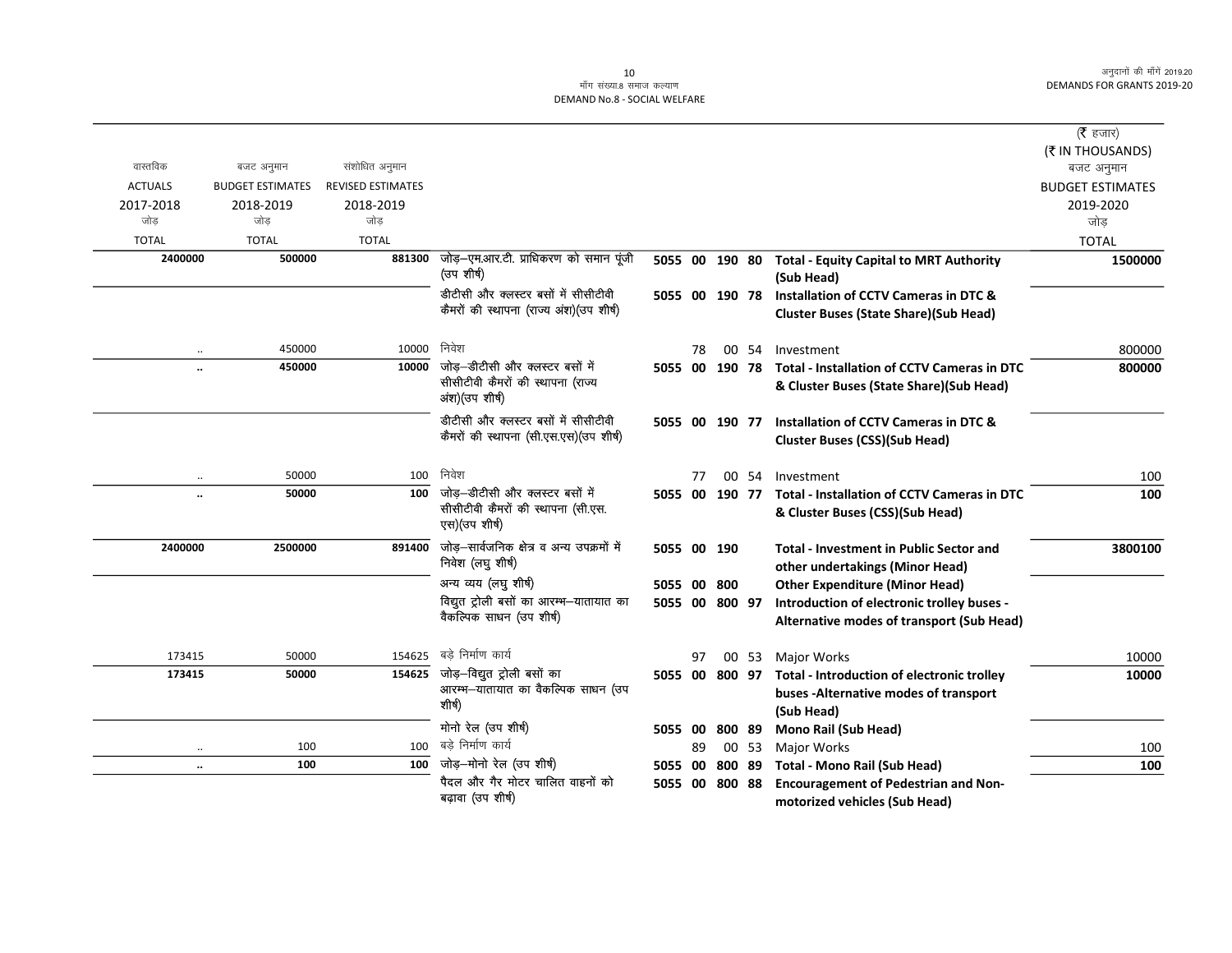| (रै हजार)               |                                                                                  |       |        |     |                |                                                                             |                          |                         |                      |
|-------------------------|----------------------------------------------------------------------------------|-------|--------|-----|----------------|-----------------------------------------------------------------------------|--------------------------|-------------------------|----------------------|
| (₹ IN THOUSANDS)        |                                                                                  |       |        |     |                |                                                                             |                          |                         |                      |
| बजट अनुमान              |                                                                                  |       |        |     |                |                                                                             | संशोधित अनुमान           | बजट अनुमान              | वास्तविक             |
| <b>BUDGET ESTIMATES</b> |                                                                                  |       |        |     |                |                                                                             | <b>REVISED ESTIMATES</b> | <b>BUDGET ESTIMATES</b> | <b>ACTUALS</b>       |
| 2019-2020<br>जोड        |                                                                                  |       |        |     |                |                                                                             | 2018-2019<br>जोड         | 2018-2019<br>जोड        | 2017-2018<br>जोड     |
| <b>TOTAL</b>            |                                                                                  |       |        |     |                |                                                                             | <b>TOTAL</b>             | <b>TOTAL</b>            | <b>TOTAL</b>         |
| 100                     | Major Works                                                                      | 00 53 |        | 88  |                | बडे निर्माण कार्य                                                           | 100                      | 100                     | $\ddotsc$            |
| 100                     | <b>Total - Encouragement of Pedestrian and</b>                                   |       | 800 88 |     | 5055 00        | जोड़–पैदल और गैर मोटर चालित वाहनों                                          | 100                      | 100                     | $\ddot{\phantom{0}}$ |
|                         | Non-motorized vehicles (Sub Head)                                                |       |        |     |                | को बढ़ावा (उप शीर्ष)                                                        |                          |                         |                      |
| 10200                   | <b>Total - Other Expenditure (Minor Head)</b>                                    |       |        |     | 5055 00 800    | जोड़–अन्य व्यय (लघु शीर्ष)                                                  | 154825                   | 50200                   | 173415               |
| 5920300                 | <b>TOTAL - MAJOR HEAD"5055"</b>                                                  |       |        |     | 5055           | जोड़-मुख्य शीर्ष "5055"                                                     | 1956225                  | 3460200                 | 3281747              |
|                         | <b>MAJOR HEAD "7055"</b>                                                         |       |        |     |                | मुख्य शीर्ष "7055"                                                          |                          |                         |                      |
|                         | Loan for Road Transport (Major Head)                                             |       |        |     | 7055           | सड़क परिवहन के ऋण (मुख्य शीर्ष)                                             |                          |                         |                      |
|                         | Loan to Public Sector & Other                                                    |       |        |     | 7055 00 190    | सार्वजनिक क्षेत्र एवं अन्य उपक्रमों को ऋण<br>(लघु शीर्ष)                    |                          |                         |                      |
|                         | <b>Undertakings (Minor Head)</b>                                                 |       |        |     |                | एम.आर.टी.एस. के लिए भूमि अधिग्रहण हेतु                                      |                          |                         |                      |
|                         | Subordinate Debts for land acquisition for<br><b>MRTS (Sub Head)</b>             |       | 190 96 |     | 7055 00        | अधीनस्थ ऋण(उप शीर्ष)                                                        |                          |                         |                      |
| 3000000                 | Loans                                                                            | 00 55 |        | 96  |                | ऋण                                                                          | 1000000                  | 500000                  | 55000                |
| 3000000                 | <b>Total - Subordinate Debts for land</b><br>acquisition for MRTS (Sub Head)     |       |        |     | 7055 00 190 96 | जोड़-एम.आर.टी.एस. के लिए भूमि<br>अधिग्रहण हेतु अधीनस्थ ऋण (उप शीर्ष)        | 1000000                  | 500000                  | 55000                |
|                         | Loan to MRTS for reimbursement of<br><b>Central Taxes (Sub Head)</b>             |       |        |     | 7055 00 190 94 | केन्द्रीय करों की प्रतिपूर्ति के लिए एम.आर.टी.<br>एस. को ऋण (उप शीर्ष)      |                          |                         |                      |
| 500000                  | Loans                                                                            | 00 55 |        | 94  |                | ऋण                                                                          | 721000                   | 500000                  | 4240000              |
| 500000                  | Total - Loan to MRTS for reimbursement of<br><b>Central Taxes (Sub Head)</b>     |       | 190 94 |     | 7055 00        | जोड़—केन्द्रीय करों की प्रतिपूर्ति के लिए एम.<br>आर.टी.एस. को ऋण (उप शीर्ष) | 721000                   | 500000                  | 4240000              |
|                         | <b>Interest free Subordinate Debts towards</b><br>state taxes to DMRC (Sub Head) |       |        |     | 7055 00 190 92 | डीएमआरसी को राज्य करों की ओर ब्याज<br>मुक्त अधीनस्थ ऋण (उप शीर्ष)           |                          |                         |                      |
|                         | 00 55 Loans                                                                      |       |        | 92. |                |                                                                             | 377800 ऋण                | 277800                  | $\ddotsc$            |